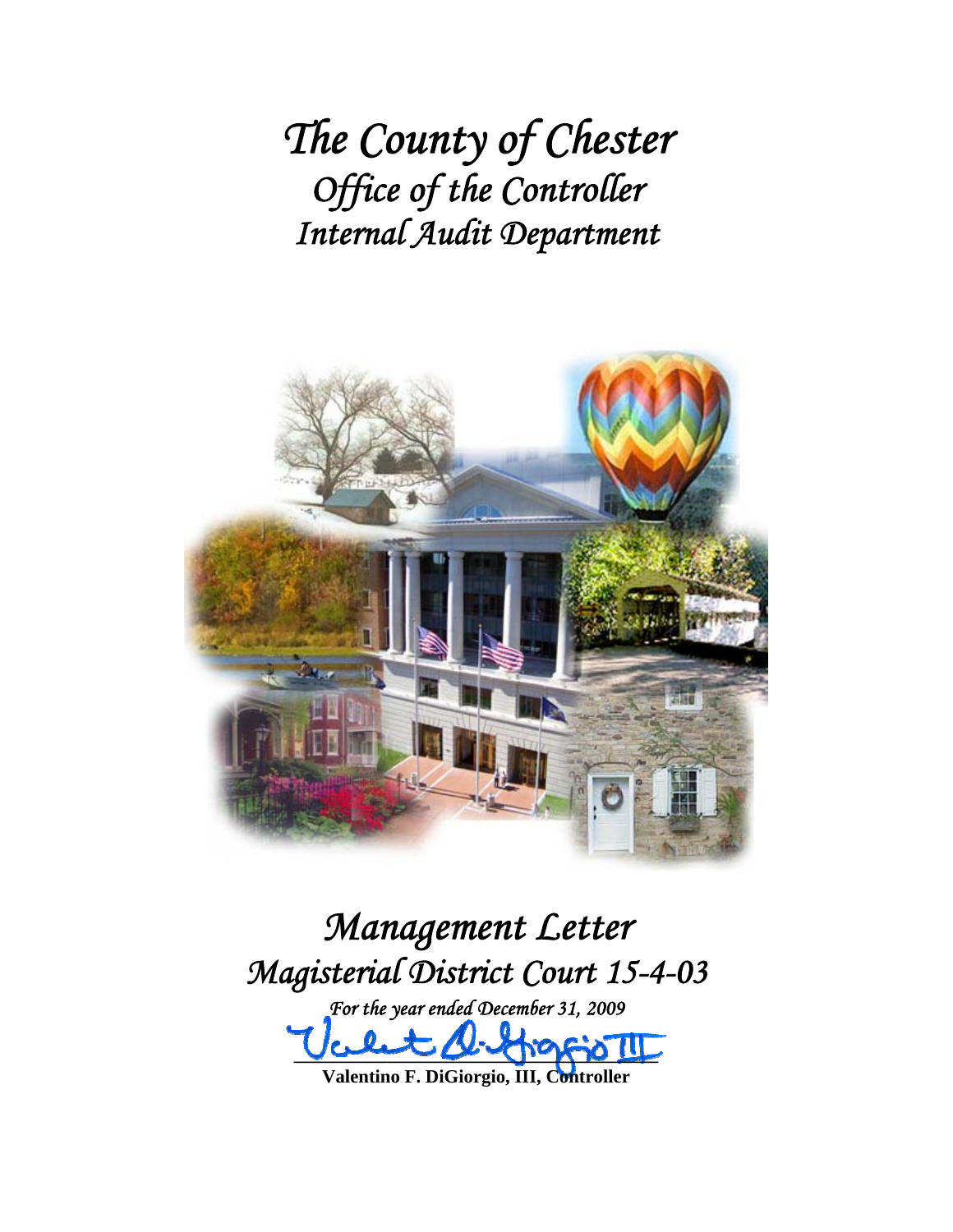### **To: Magisterial District Judge Larry Smith**

#### *Introduction*

On May 26, 2010, Internal Audit completed an audit of Magisterial District Court 15-4-03 (*District Court*). Gretchen W. Sohn, CIA, was the auditor-in-charge and was assisted by an additional audit staff member. Internal Audit is required by County Code to review district courts annually to ensure compliance with policies and procedures mandated by the Administrative Office of Pennsylvania Courts and/or District Justice Administration and to assess their overall internal control structure. The scope of our audit included a review of the following:

- Cash and Petty Cash
- Undisbursed Funds
- Cash Receipts
- Manual Receipts
- Cash Disbursements
- Voided Transactions
- Overall Compliance.

We conducted our audit in accordance with generally accepted auditing standards and standards applicable to financial audits contained in *Government Auditing Standards* published by the Comptroller of the United States. We have also issued our Independent Auditor's Report on Compliance and Internal Control over Financial Reporting concurrent with this Management Letter. Disclosures and other information in that Report (also dated May 26, 2010) should be considered in conjunction with this Management Letter.

### *Executive Summary*

The management and staff of the *District Court* are, in all material respects, in compliance with policies and procedures set forth by the Administrative Office of Pennsylvania Courts and directives imposed by District Justice Administration. Minor findings involving internal control and compliance are included within this Management Letter. There were no significant deficiencies or material weaknesses identified. Based on Internal Audit's testing and observations, it is our opinion that these exceptions are not the result of negligence or deliberate misconduct, but are instead the consequence of the following:

- Oversights
- Human error.

Internal Audit would like to thank the management and staff of the *District Court* for their cooperation and assistance during the course of this audit. We have provided herein a copy of our "Audit Findings" and "Recommendations" for your review and comment.

Please feel free to contact our office at (610) 344-6797 should you have any questions or concerns.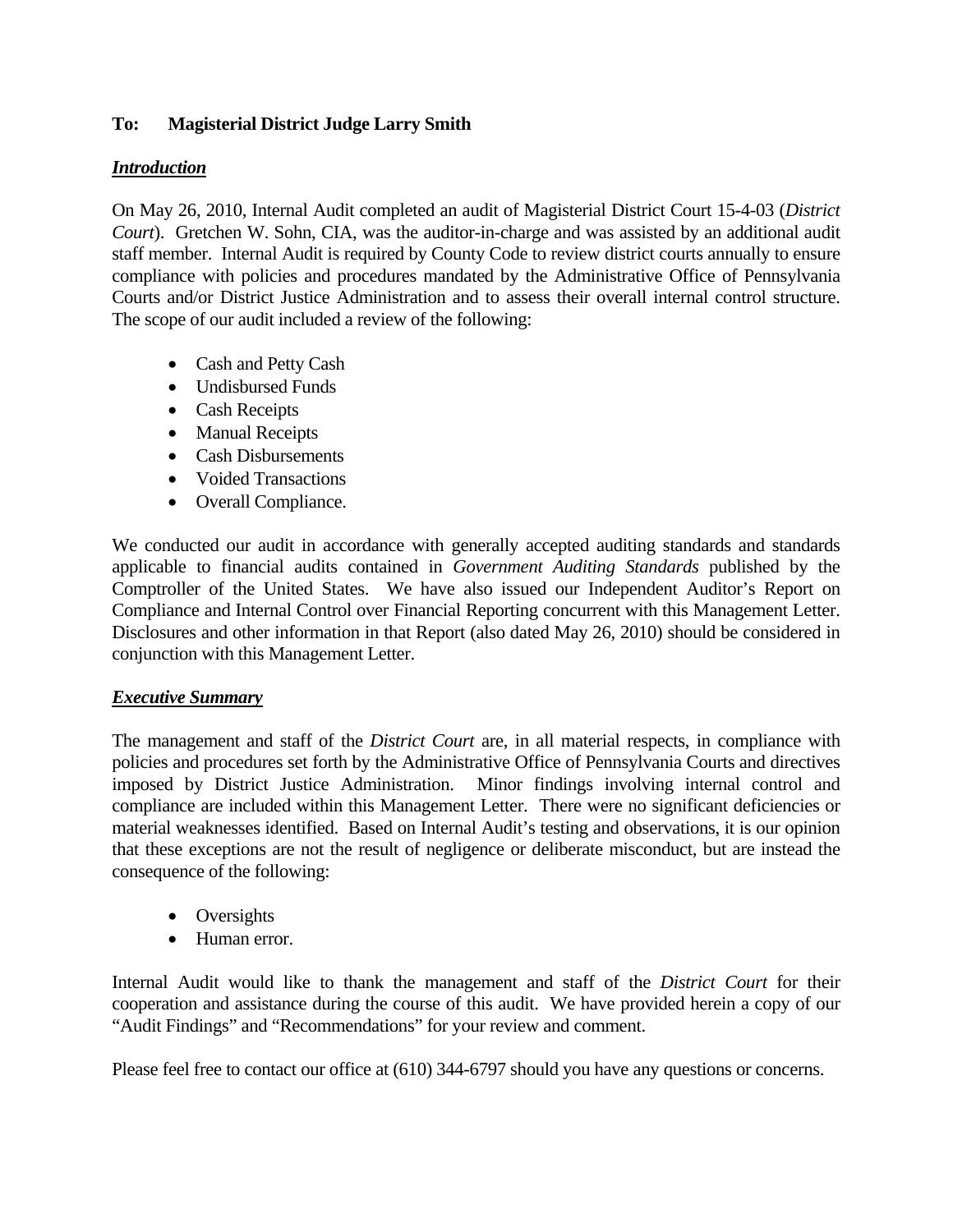## **MAGISTERIAL DISTRICT COURT 15-4-03**

## **FINDINGS AND RECOMMENDATIONS**

## **FOR THE YEAR ENDED DECEMBER 31, 2009**

### **I. INTERNAL CONTROL FINDINGS AND RECOMMENDATIONS**

#### RECONCILIATION/RECORDING

#### Finding 1: Cash Adjustments

Internal Audit noted the following:

 In 2 instances, the appropriate debit adjustments were processed by the *District Court* because of differences between book and bank deposit amounts. To date, the bank has not been contacted to explain their postings and/or to reverse the entries.

#### Recommendation

Internal Audit recommends that the *District Court* exercise greater care when processing cash adjustments needed to reconcile their bank account at month-end. Every debit adjustment requires a subsequent credit adjustment and vise-versa. Corrective action should be taken as soon as discrepancies between book and bank deposits occur. Continuous follow-up is required until the items are corrected and the *District Court* can process the appropriate debit/credit adjustment.

#### *Auditee Response*

*District Court management concurs with the finding and recommendation.* 

## **II. COMPLIANCE WITH POLICIES AND PROCEDURES**

In order to test compliance with all applicable policies, procedures, and regulations, Internal Audit selected a statistical sample of 25 case files out of a total population of 8,715 case files created in 2009. In addition, we performed other related tests of cash receipts, cash disbursements, manual receipts, undisbursed funds, and voided transactions. Sample size for the tested areas was determined through a risk assessment analysis based on the results of the *District Court's* prior year audit and current year caseload. We believe the results of our tests are representative of the entire population on the basis of accepted audit sampling principles.

#### Finding 1: Stale-dated Checks

Internal Audit noted that stale-dated checks were not being voided/escheated in a timely manner.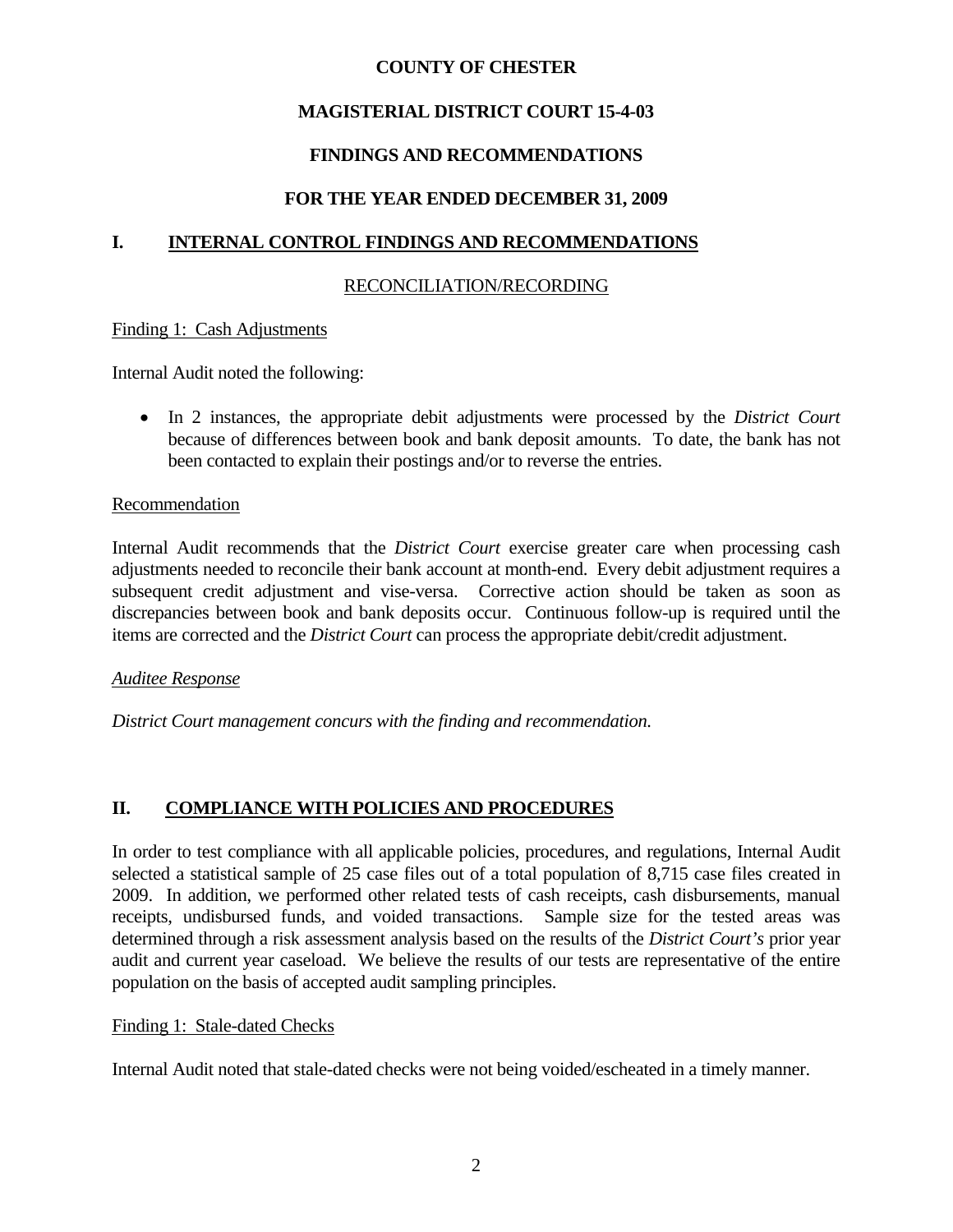## **MAGISTERIAL DISTRICT COURT 15-4-03**

## **FINDINGS AND RECOMMENDATIONS**

## **FOR THE YEAR ENDED DECEMBER 31, 2009**

## **II. COMPLIANCE WITH POLICIES AND PROCEDURES**

#### Finding 1: Stale-dated Checks (continued)

#### Recommendation

Internal Audit recommends that District Court staff adhere to the stale-dated check procedures as outlined in the District Justice Automated Office Clerical Procedures Manual.

#### *Auditee Response*

*District Court management concurs with the finding and recommendation.* 

#### Finding 2: Cash Disbursements

Internal Audit noted the following:

• In 1 instance, a check was made payable to the Magisterial District Judge's name as well as the district court's number.

### Recommendation

Internal Audit recommends that checks issued to another district court be made payable to the district court's number and not the MDJ's name as dictated in the District Justice Automated Office Clerical Procedures Manual.

### *Auditee Response*

*District Court management concurs with the finding and recommendation.* 

### Finding 3: Voided Disbursements

Internal Audit noted the following:

In 5 instances, a copy of the voided check was not attached to the case file.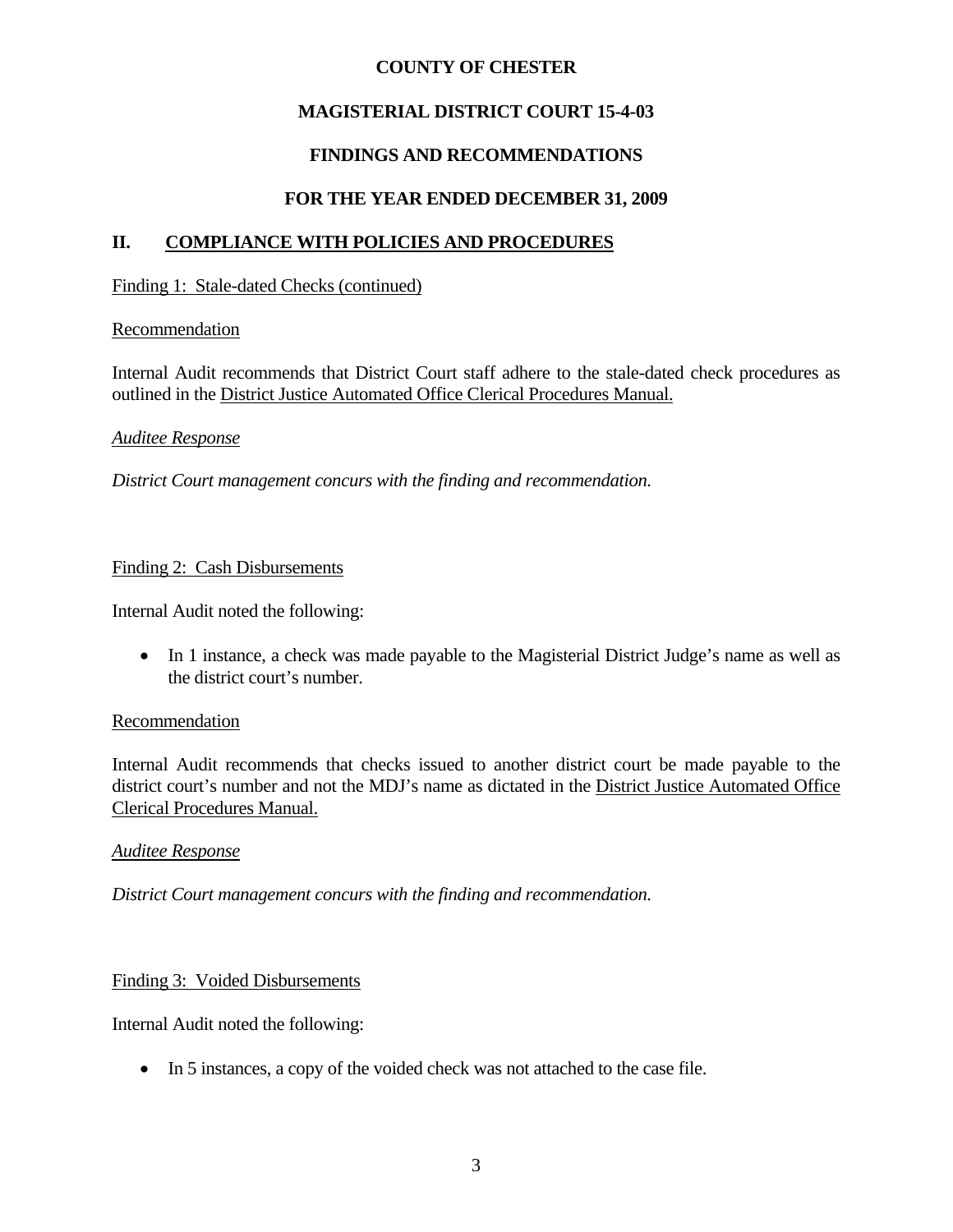## **MAGISTERIAL DISTRICT COURT 15-4-03**

## **FINDINGS AND RECOMMENDATIONS**

## **FOR THE YEAR ENDED DECEMBER 31, 2009**

## **II. COMPLIANCE WITH POLICIES AND PROCEDURES**

Finding 3: Voided Disbursements (continued)

#### **Recommendation**

Internal Audit recommends that a copy of all voided checks be attached to the appropriate case file and be labeled as "void/stale/lost" to ensure complete and accurate records.

#### *Auditee Response*

*District Court management concurs with the finding and recommendation. All 5 case files have been corrected.* 

#### Finding 4: Overall Compliance

Internal Audit noted the following:

In 1 instance, a check copy for a refund on a civil case was not attached to the case file.

#### **Recommendation**

Internal Audit recommends that a copy of all checks be attached to the appropriate case file to ensure complete and accurate records.

#### *Auditee Response*

*District Court management concurs with the finding and recommendation. The case file has been corrected.*